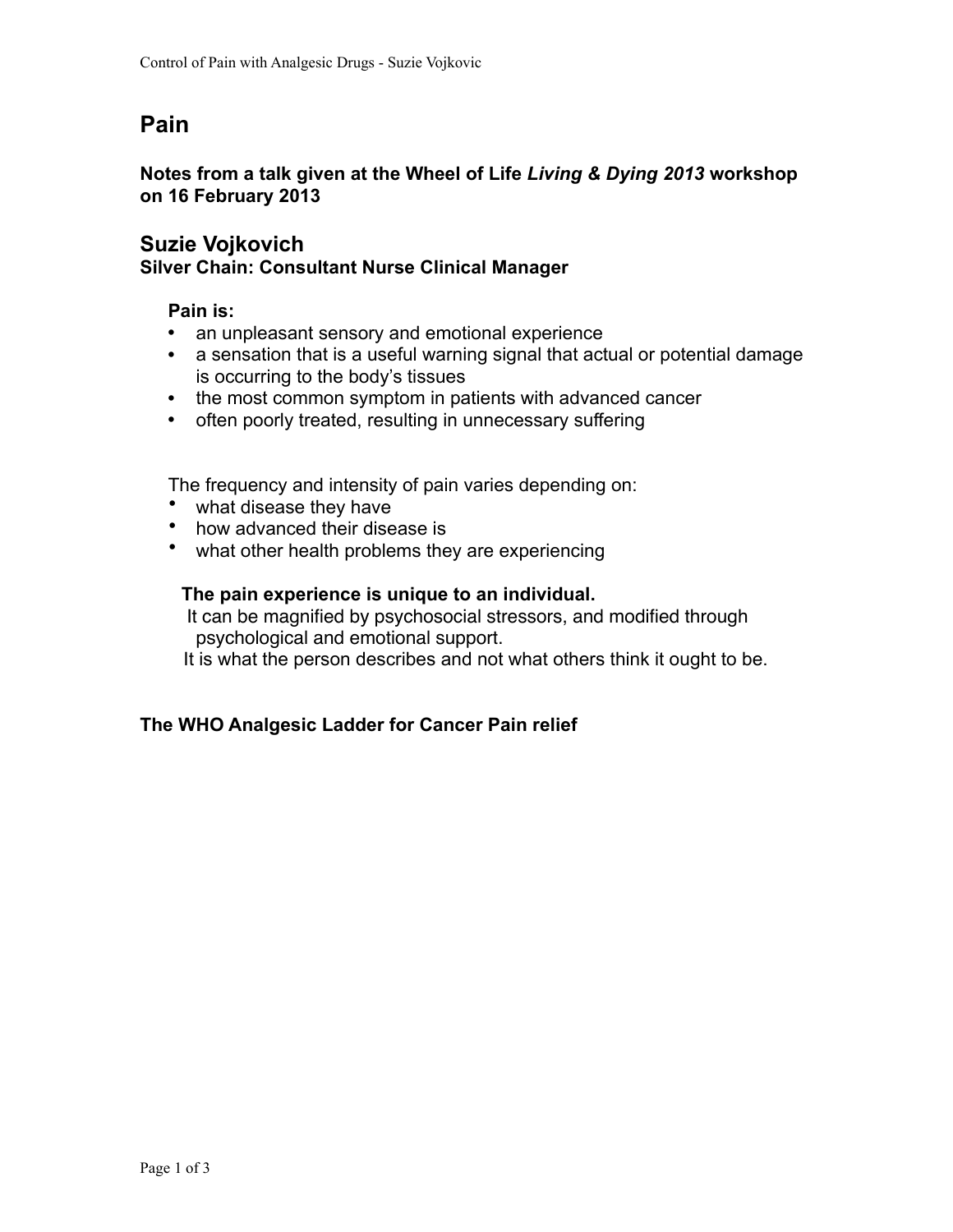# **WHO's Pain Relief Ladder**



Step 1 : Non-opioids (aspirin, paracetamol, anti-inflammatories). If inadequate relief from regular administration of these then move to:

Step 2 : Mild opioids (codeine). If inadequate relief from regular administration of these then move to:

Step 3 Strong opioids (morphine, oxycodone, hydromorphone, fentanyl, methadone).

**Adjuvants** are medications where the primary role is not pain relief but they supplement the benefit of analgesics and improve pain control. eg. Ketamine; Antiepileptics (sodium valproate; gabapentin; pregabalin); Antidepressants (amitryptaline)

**Opioids** are medications that bind to opioid receptors resulting in analgesia. Many opioids are synthetic eg oxycodone, hydromorphone. Opiates are opioids that are derived from the opium poppy.

### **Choice of which opioid to use dependent on:**

- Effectiveness if its working and not causing problems don't change it
- Adverse effects if these are too troublesome then change it
- Client choice daily; twice daily; third daily; weekly
- Onset of tolerance change it
- What is available
- Formulations liquid, tablet<br>• Dose required bigber conc
- Dose required higher concentrations